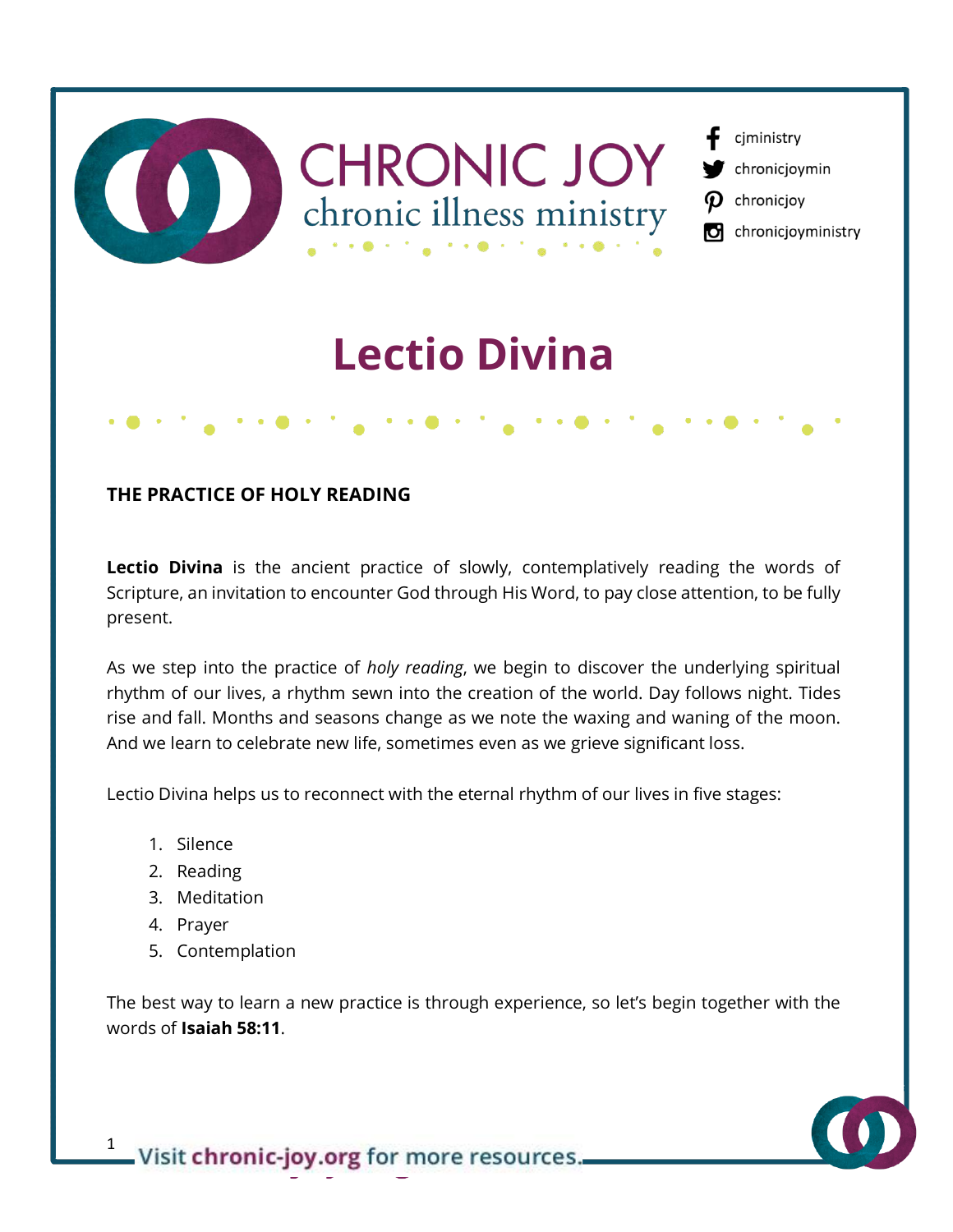### **1. SILENCE**

Choose a quiet place, settle into a comfortable position, close your eyes and allow the distractions of the day -- all the voices clamoring for your attention -- to slide away. Feel your shoulders relax. Notice the rhythmic beating of your heart. Begin to notice the presence of God as you breathe in. As you breathe out, release the burdens, pressures and fears of your day.

# **2. READING**

Lectio is a way of reading patiently and slowly, of listening for God's still, small voice in His Word.

When you're ready, read the words of **Isaiah 58:11**.

 Read slowly. Focus on each word. Allow yourself time to simply *be* with God in the words, listening for a word or phrase that captures your heart. Underline, circle or highlight the word or phrase.

*The Lord will guide you always, he will satisfy your needs in a sun-scorched land and will strengthen your frame. You will be like a well-watered garden, like a spring whose waters never fail.*

# **3. MEDITATION**

 Meditation is our response to God's Word, an invitation to drink in and savor, to allow God to meet us where we are, and to touch us soul-deep.

Explore your thoughts by journaling as you answer these questions:

- **ID** What does the word or phrase you underlined, circled or highlighted above mean to you in the current circumstances of your life?
- **ID** Is there something you might need to change?
- **<sup>6</sup>** Someone you need to forgive?

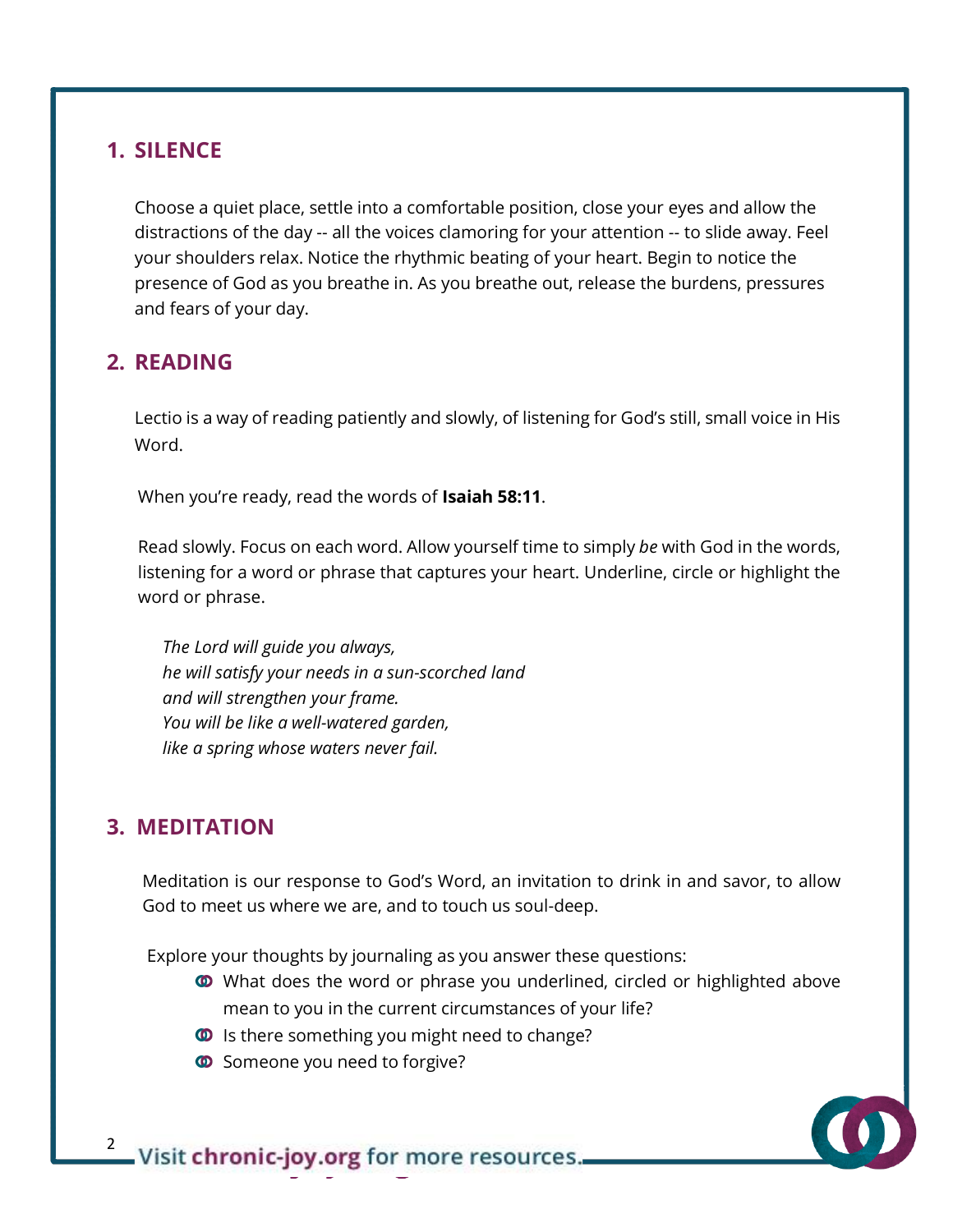- Something you need to release -- fear, frustration, control, worry, anger, apathy, anxiety?
- **What did you feel when the word or phrase first caught your attention?**
- What might God be saying to you through this word or phrase?

# **4. PRAYER**

Prayer is a unique and personal experience, a place of communion and conversation with God. Sometimes we come with words, sometimes we simply come with the groanings of our heart.

It's OK to:

- **W** wrestle with God
- $\bullet$  ask, seek or plead with Him
- **<sup>O</sup>** thank Him
- **<sup>o</sup>** pause in wonder and awe
- **<sup>o</sup>** sing
- **W** worship
- **O** weep
- **<sup>6</sup>** hold God at arm's length
- $\bullet$  lean in close without words at all

Sometimes, in a dry season, we can use the words of others to enter into prayer:

*You are a fire that takes away the coldness, illuminates the mind with its light, and causes me to know your truth*. -- Saint Catherine of Siena

*Oh, God, give me stillness of soul in You. Rule me, O King of gentleness, King of peace*. ~ Saint John of the Cross

*Lord, lead me.*

There is no right or wrong way to pray.

Prayer is simply, profoundly, mysteriously, intimately, powerfully how we enter into the presence of God.



<sup>3</sup> Visit chronic-joy.org for more resources.